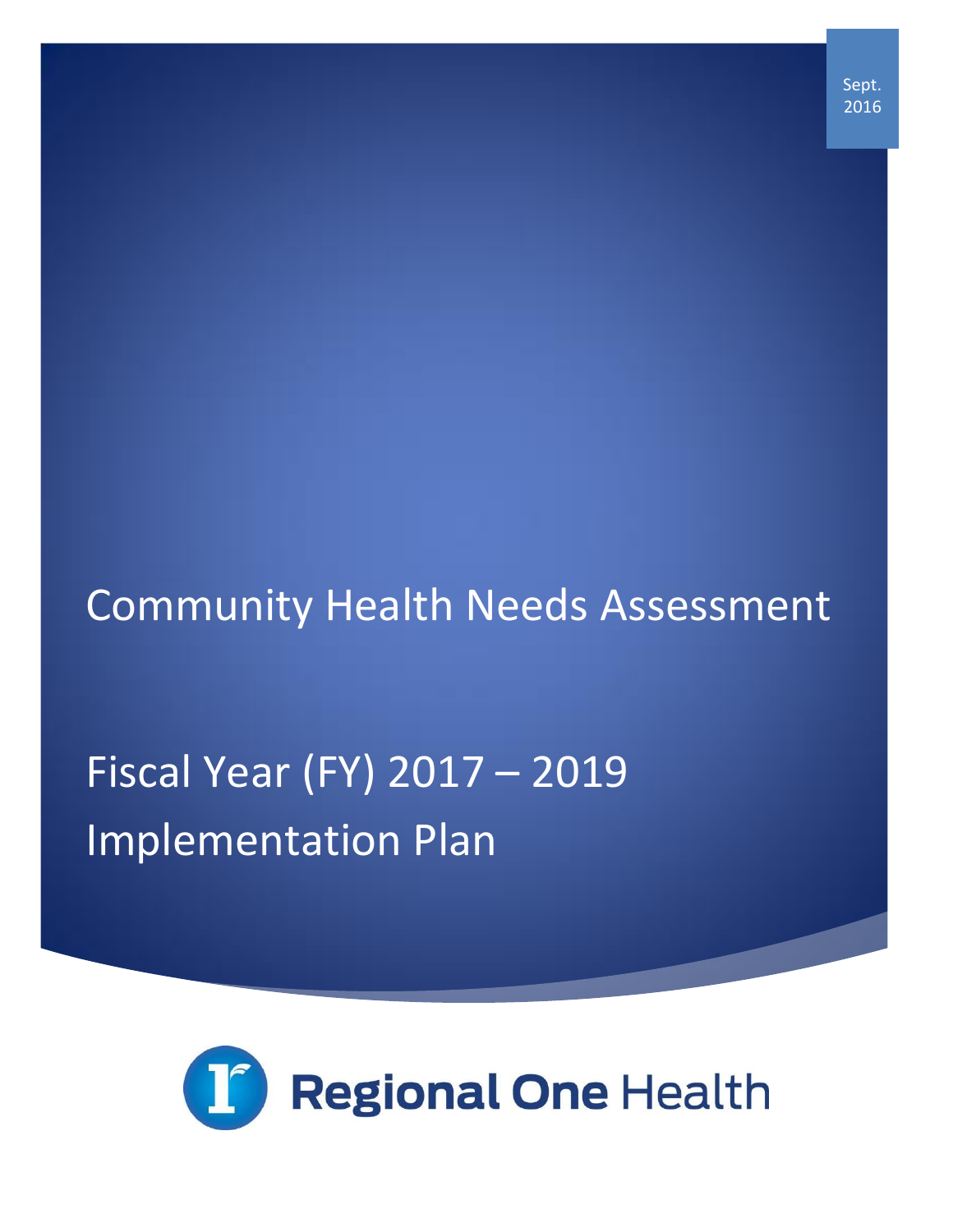Regional One Health's implementation plan is our strategy to address the needs identified and prioritized in the most recently completed Community Health Needs Assessment (CHNA). The CHNA was completed June, 2016 and is available on the organization's website. Nine key community health issues were identified in the CHNA.

- Access to Healthcare
- Child and Family Health
- Drug Abuse
- Health Literacy
- Healthy Lifestyles
- Mental Healthcare
- Poverty
- Sexually Transmitted Illnesses and TB
- Violence

The development of the CHNA included a priorization session. Participants included 16 members of the community and key health system staff. In the session the identified needs were prioritized as follows:

- Access to Healthcare
- Child and Family Health
- Drug Abuse
- Health Literacy/Literacy
- Mental Healthcare
- Poverty
- Sexually Transmitted Illnesses and TB
- Violence

The prioritized needs to be addressed were selected based on the ability to: 1.) sustain and leverage existing efforts aligned with the CHNA and priority needs; 2.) develop and/or support additional partnerships, programs and initiatives to address the prioritized needs; and 3.) take into account the health system's resources and expertise, mission and strategic goals. This plan outlines Regional One Health's goals, strategies, key indicators and expected outcomes and/or measures in addressing: access to healthcare; child and family health; health literacy/literacy; sexually transmitted illnesses; and violence.

#### **Priority Health Needs Not Addressed**

While acknowledging the wide and far reaching identified and known health needs, Regional One Health has decided not to address all of the identified and prioritized health needs. The needs being addressed are based on the previously mentioned criteria. This plan does not address: drug abuse; mental healthcare; TB or poverty. Regional One Health does not possess subject matter expertise to address these needs. In addition, the unaddressed needs are beyond the health system's ability to have a direct impact on these areas. There are numerous community and social service organizations and specialty healthcare providers more capable of addressing these needs.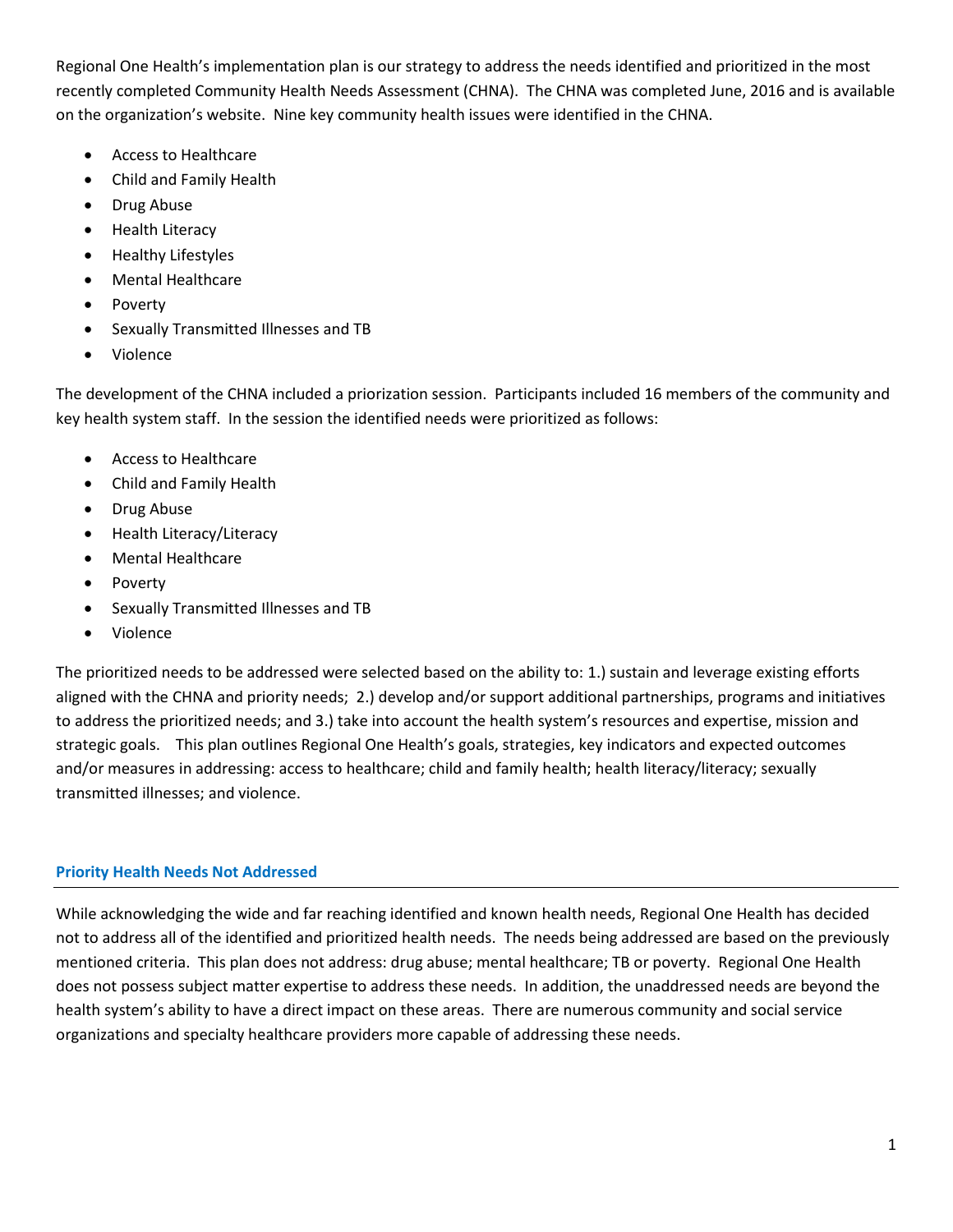### **ACCESS TO HEALTHCARE Goal: To work collaboratively with internal and external stakeholders to address barriers which adversely impact access to quality, effective and cost efficient healthcare in the most appropriate delivery setting. Time Frame:** FY 2017 – FY 2019 **Objectives:** Deliver quality and timely healthcare to all served. Collaborate to develop solutions to expand access to healthcare and manage chronic illnesses. Advocate for and support expanding access to health insurance coverage. Expand access to primary and specialty care within the health system. **Key Indicators:** Uninsured rate in Shelby County Appointment wait times New or expanded clinical practice sites or operations Community outreach initiatives and results Tele-health access Community health fairs and promotion efforts **Expected Measures**  and/or Outcomes: Reduction in Shelby County uninsured rate Growth in primary care network Reduction in Level 1 emergency room visits Reduction in readmissions **Potential Partners:** University of Tennessee Health Science Center Enroll America UT Regional One Physicians Bernard Health Faith Congregations Common Table Health Alliance Shelby County Health Department Federally Qualified and Community Health Centers **Existing Resources:** Regional One Health Primary Care Network Federally Qualified and Community Health Centers Regional One Health Pharmacy Assistance Program(s) University of Memphis Regional One Health Midwifery Service

Tennessee Hospital Association Council on Inclusion and Health Equity

UT Regional One Physicians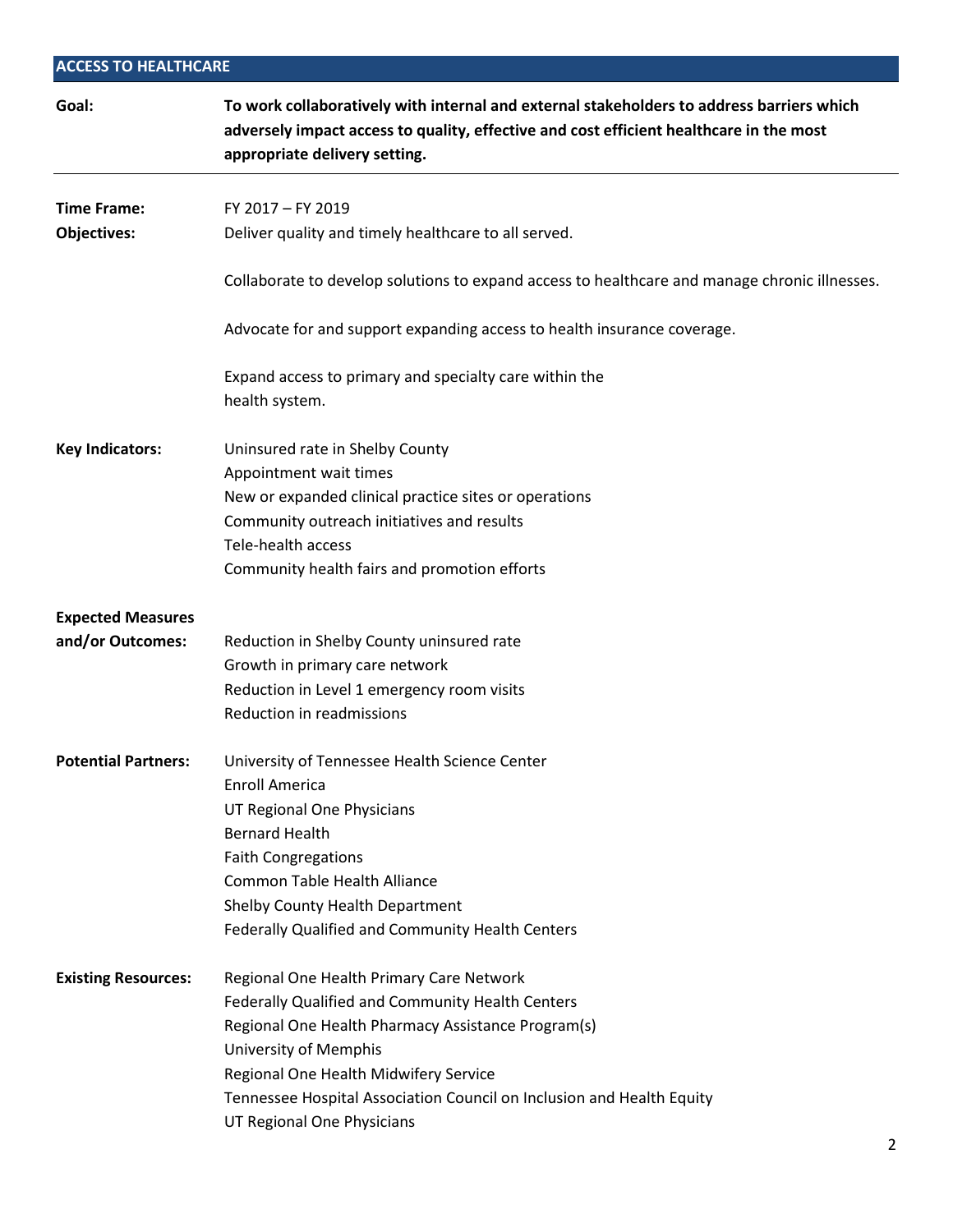#### **ACCESS TO HEALTHCARE STATUS/RESULTS**

June, 30 2017:

| Date: | Update: |
|-------|---------|
|       |         |
|       |         |
|       |         |
|       |         |
|       |         |
|       |         |
|       |         |

#### June 30, 2018

| Date: | Update: |  |
|-------|---------|--|
|       |         |  |
|       |         |  |
|       |         |  |
|       |         |  |
|       |         |  |
|       |         |  |
|       |         |  |

| Date: | Update: |
|-------|---------|
|       |         |
|       |         |
|       |         |
|       |         |
|       |         |
|       |         |
|       |         |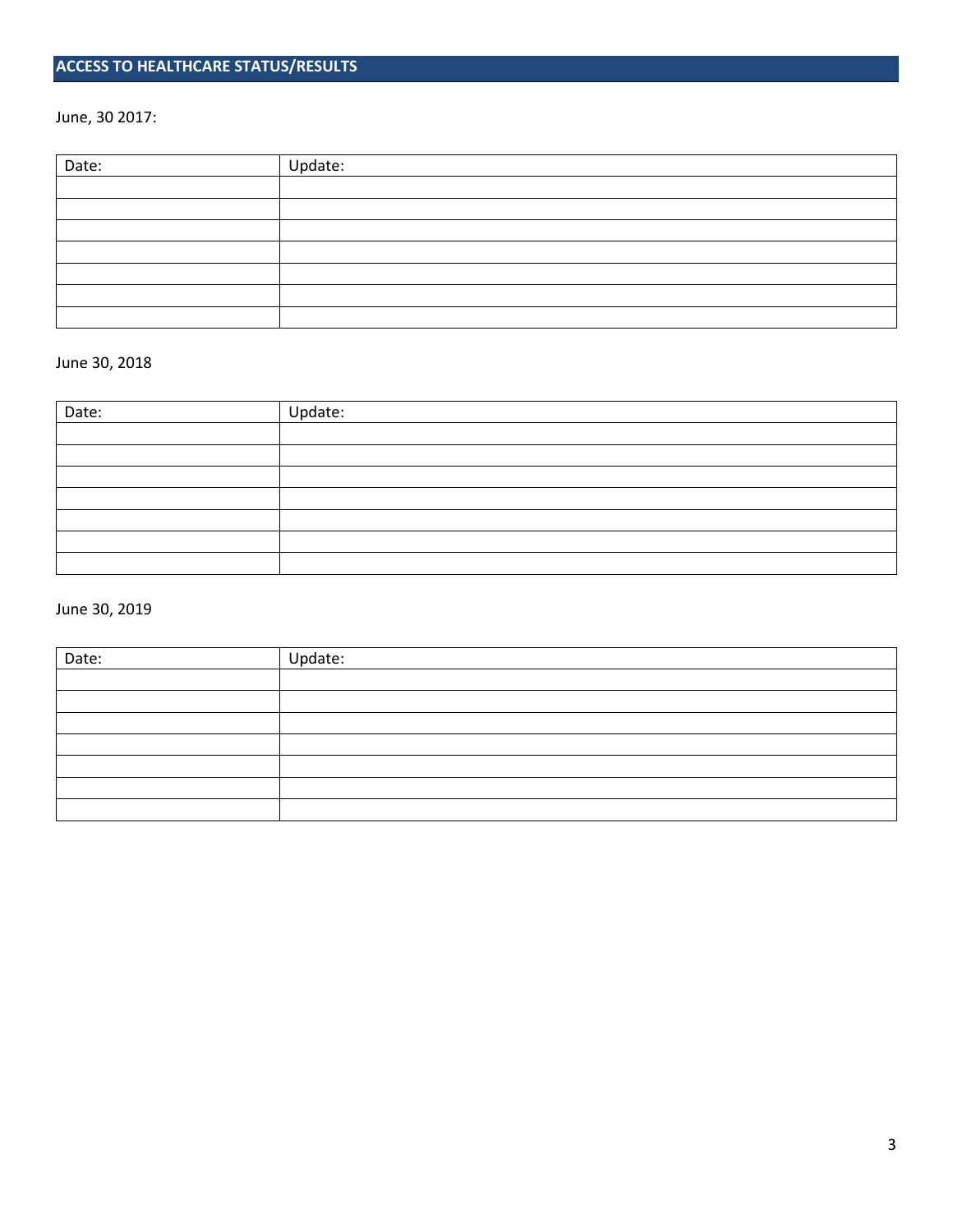| <b>CHILD AND FAMILY HEALTH</b> |                                                                                                                                                                                                                                                                                                                                                                           |  |
|--------------------------------|---------------------------------------------------------------------------------------------------------------------------------------------------------------------------------------------------------------------------------------------------------------------------------------------------------------------------------------------------------------------------|--|
| Goal:                          | To develop and/or support programs and services to improve the health and well-being of<br>infants and families through service delivery, education and community partnerships.                                                                                                                                                                                           |  |
| <b>Time Frame:</b>             | Fiscal Years 2017 - 2019                                                                                                                                                                                                                                                                                                                                                  |  |
| <b>Objectives:</b>             | Work to reduce infant mortality and prematurity, particularly in minority populations.                                                                                                                                                                                                                                                                                    |  |
|                                | Improve birth outcomes.                                                                                                                                                                                                                                                                                                                                                   |  |
|                                | Reduce repeat teenage pregnancies.                                                                                                                                                                                                                                                                                                                                        |  |
|                                | Raise awareness and promote the importance of prenatal care and the benefits of<br>breastfeeding.                                                                                                                                                                                                                                                                         |  |
|                                | Provide health education and support to new moms and families, with an emphasis on families<br>of pre-term infants and teenage parents.                                                                                                                                                                                                                                   |  |
| <b>Key Indicators:</b>         | Infant mortality rates<br>Repeat teenage pregnancy rates<br><b>Breastfeeding rates</b><br>Number of families served through community outreach efforts, Lactation Peer Counselors, Milk<br>Depot, Regional Perinatal Center Staff, and Centering Pregnancy Program                                                                                                        |  |
| <b>Expected Measures</b>       |                                                                                                                                                                                                                                                                                                                                                                           |  |
| and/or Outcomes:               | Percent of mothers breastfeeding at discharge<br>Reduction in repeat teenage pregnancy rate<br>Reduction in premature births                                                                                                                                                                                                                                              |  |
| <b>Potential Partners:</b>     | <b>March of Dimes</b><br>Milk Depot<br>Shelby County Health Department<br><b>State of Tennessee</b><br>Adverse Childhood Experiences (ACE) Taskforce<br>Porter Leath<br><b>Family Safety Center</b><br>Regional One Health Foundation<br>University of Tennessee Health Science Center<br>Girls, Inc.<br><b>Exchange Club</b><br><b>Community and Civic Organizations</b> |  |
| <b>Existing Resources:</b>     | <b>Universal Parenting Places</b>                                                                                                                                                                                                                                                                                                                                         |  |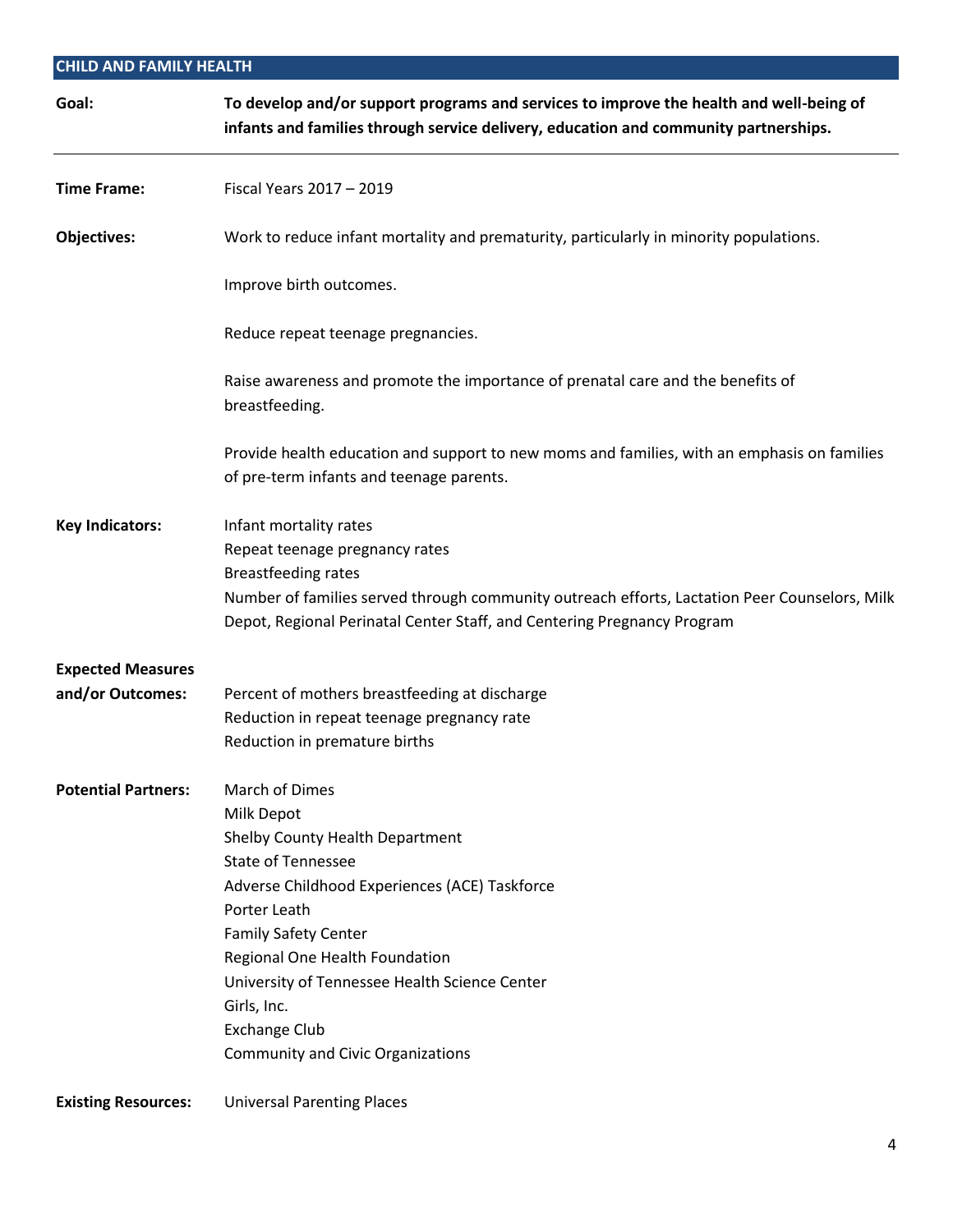Centering Pregnancy Program Sunrise Program Community Outreach Staff Lactation Peer Counselors Regional Perinatal Center Social Workers

#### **CHILD AND FAMILY HEALTH STATUS/RESULTS**

June, 30 2017:

| Date: | Update: |
|-------|---------|
|       |         |
|       |         |
|       |         |
|       |         |
|       |         |
|       |         |
|       |         |

#### June 30, 2018

| Date: | Update: |
|-------|---------|
|       |         |
|       |         |
|       |         |
|       |         |
|       |         |
|       |         |
|       |         |

| Date: | Update: |
|-------|---------|
|       |         |
|       |         |
|       |         |
|       |         |
|       |         |
|       |         |
|       |         |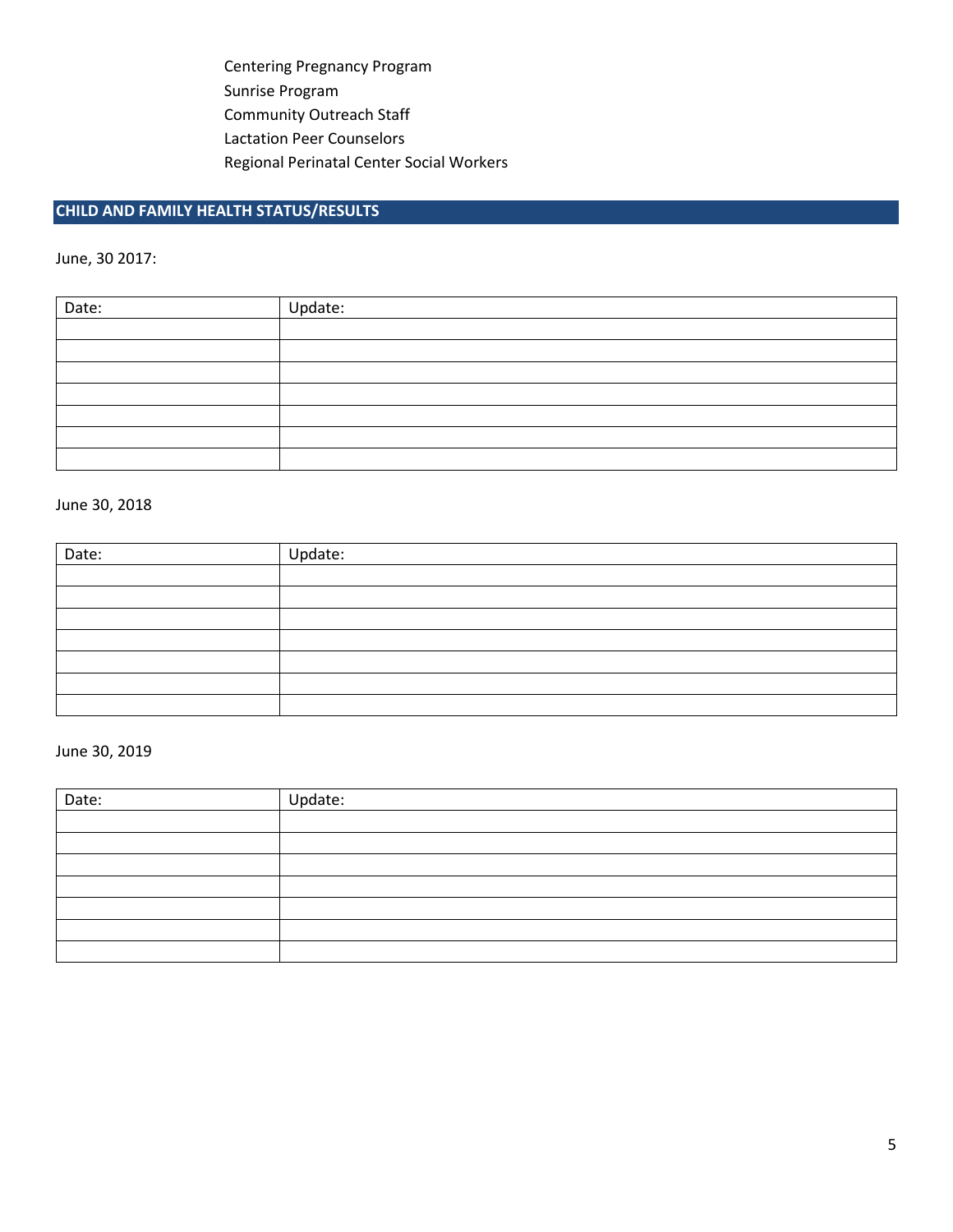#### **LITERACY/ HEALTH LITERACY**

**Goal: To help improve literacy levels, including health literacy, in Shelby County.** 

| <b>Time Frame:</b>         | FY 2017 - FY 2019                                                                                                                                                                                                |
|----------------------------|------------------------------------------------------------------------------------------------------------------------------------------------------------------------------------------------------------------|
| <b>Objectives:</b>         | Develop or support existing health system or community based literacy initiatives.<br>To partner with Shelby County and other schools to help improve reading levels, student<br>retention and graduation rates. |
|                            | To provide health education programming in targeted areas.                                                                                                                                                       |
|                            | To support parental and community engagement in targeted schools.                                                                                                                                                |
|                            | To offer health literacy and job readiness resources to parents in targeted schools.                                                                                                                             |
|                            | To offer and support community health promotion activities.                                                                                                                                                      |
| <b>Key Indicators:</b>     | Lives touched through outreach and community health promotion efforts                                                                                                                                            |
|                            | Targeted schools' reading proficiency rates.                                                                                                                                                                     |
|                            | Targeted schools' suspension rates                                                                                                                                                                               |
|                            | Regional One Health staff volunteers                                                                                                                                                                             |
| <b>Expected Measures</b>   |                                                                                                                                                                                                                  |
| and/or Outcomes:           | Increase in targeted schools achievement testing scores                                                                                                                                                          |
|                            | Decrease in absenteeism rate in targeted schools                                                                                                                                                                 |
|                            | Decrease in Level 1 emergency department visits                                                                                                                                                                  |
| <b>Potential Partners:</b> | <b>Shelby County Schools</b>                                                                                                                                                                                     |
|                            | <b>Local Charter Schools</b>                                                                                                                                                                                     |
|                            | Faith Community and Congregations                                                                                                                                                                                |
|                            | Q-Source                                                                                                                                                                                                         |
|                            | <b>Facing History and Ourselves</b>                                                                                                                                                                              |
|                            | University of Memphis                                                                                                                                                                                            |
|                            | Workforce Investment Network                                                                                                                                                                                     |
|                            | <b>ACE Task Force</b>                                                                                                                                                                                            |
|                            | Parent - Teacher Organizations                                                                                                                                                                                   |
|                            | <b>American Heart Association</b>                                                                                                                                                                                |
|                            | Susan G. Komen                                                                                                                                                                                                   |
|                            | <b>Sister Pack</b>                                                                                                                                                                                               |
|                            | American Lung Association                                                                                                                                                                                        |
| <b>Existing Resources:</b> | Sunrise Program                                                                                                                                                                                                  |
|                            | Traumatic Brain Injury Outreach                                                                                                                                                                                  |
|                            | Trauma Outreach Program                                                                                                                                                                                          |
|                            | Regional One Health Difference Makers                                                                                                                                                                            |
|                            | Regional One Health Medical Interpreters                                                                                                                                                                         |
|                            | Burn Outreach Program                                                                                                                                                                                            |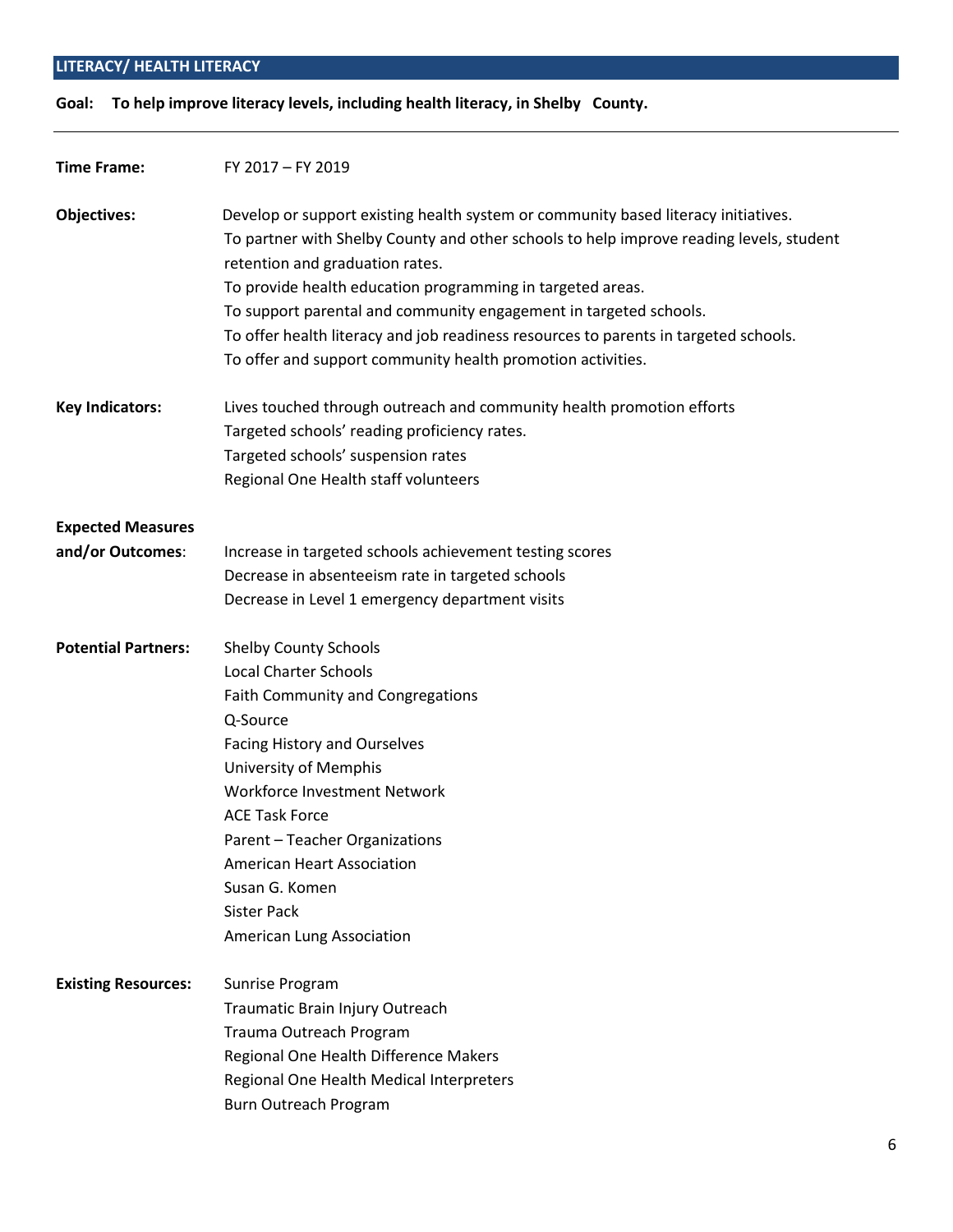#### **LITERACY/ HEALTH LITERACY STATUS/RESULTS**

#### June, 30 2017:

| Date: | Update: |
|-------|---------|
|       |         |
|       |         |
|       |         |
|       |         |
|       |         |
|       |         |
|       |         |

#### June 30, 2018

| Date: | Update: |
|-------|---------|
|       |         |
|       |         |
|       |         |
|       |         |
|       |         |
|       |         |
|       |         |

| Date: | Update: |
|-------|---------|
|       |         |
|       |         |
|       |         |
|       |         |
|       |         |
|       |         |
|       |         |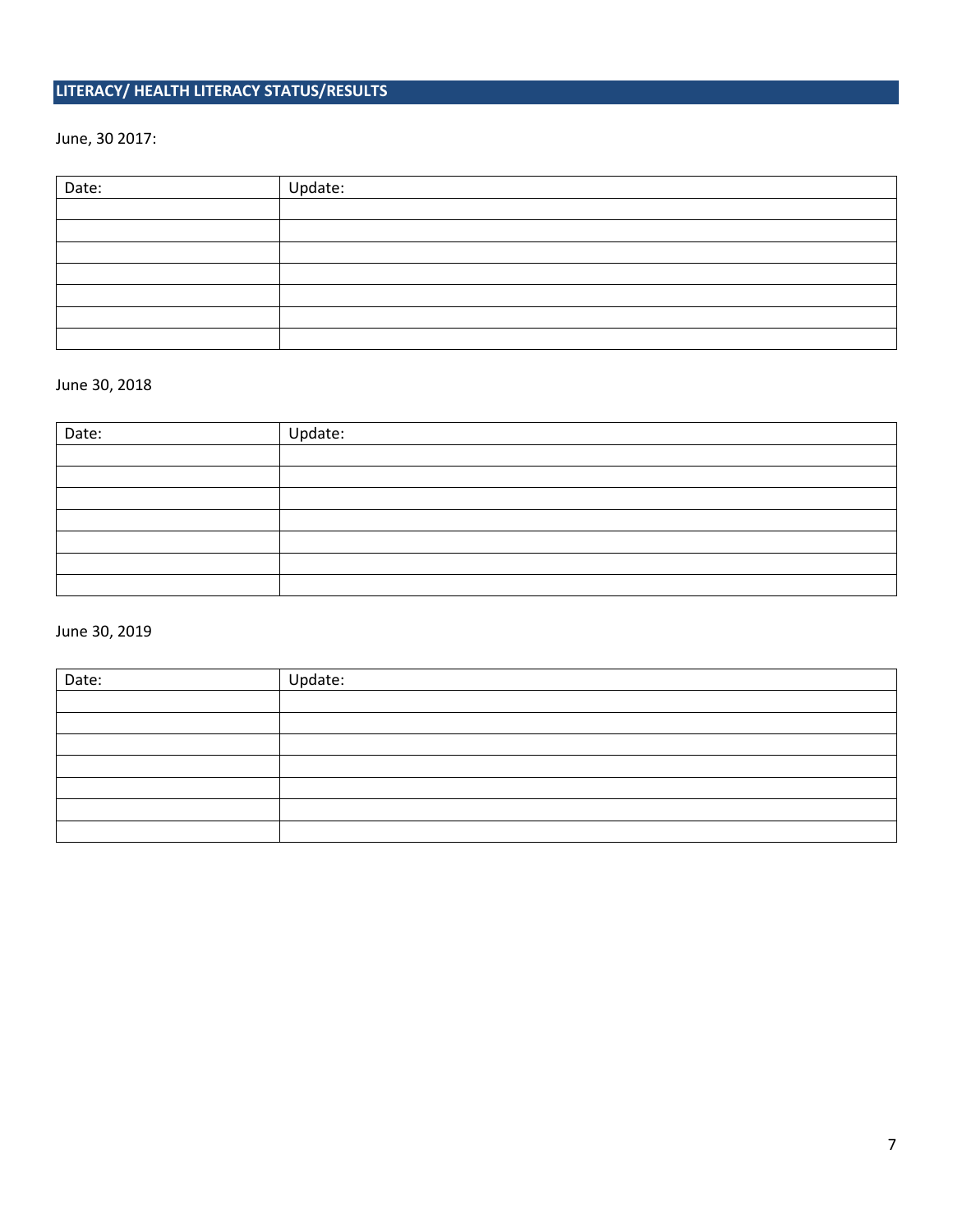#### **SEXUALLY TRANSMITTED DISEASES**

| Goal:                                        | To reduce the incident and transmission of sexually transmitted diseases and improve the<br>quality of lives of individuals with sexually transmitted disease through awareness, education<br>and the delivery of comprehensive health services, with a particular focus on HIV/AIDs. |
|----------------------------------------------|---------------------------------------------------------------------------------------------------------------------------------------------------------------------------------------------------------------------------------------------------------------------------------------|
| <b>Time Frame:</b>                           | FY 2017 - FY 2019                                                                                                                                                                                                                                                                     |
| <b>Objectives:</b>                           | Promote awareness of prevention, transmission and management of sexually transmitted<br>diseases.                                                                                                                                                                                     |
|                                              | Provide access to needed healthcare services and prescription drugs for the treatment of<br>HIV/AIDs.                                                                                                                                                                                 |
|                                              | Partner with community based agencies and organizations to implement strategies to prevent<br>the spread of sexually transmitted diseases.                                                                                                                                            |
| <b>Key Indicators:</b>                       | Public awareness campaigns<br><b>Patient visits</b><br>New HIV/AIDs cases<br>Social and wrap-around services provided<br>Lives touched through public awareness campaigns<br>Maintenance of State designation as a comprehensive Adult Special Care Center of Excellence              |
| <b>Expected Measures</b><br>and/or Outcomes: |                                                                                                                                                                                                                                                                                       |
| <b>Potential Partners:</b>                   | Shelby County Health Department<br>Ryan White<br><b>Local Churches</b><br>Beauty and Barber Shops<br>University of Memphis<br>University of Tennessee Health Science Center<br><b>Social Service Agencies</b><br>Churches<br><b>Transportation Companies</b>                          |
| <b>Existing Resources:</b>                   | Regional One Health Adult Special Care Center<br>Pharmacy Assistance Program<br>Ryan White                                                                                                                                                                                            |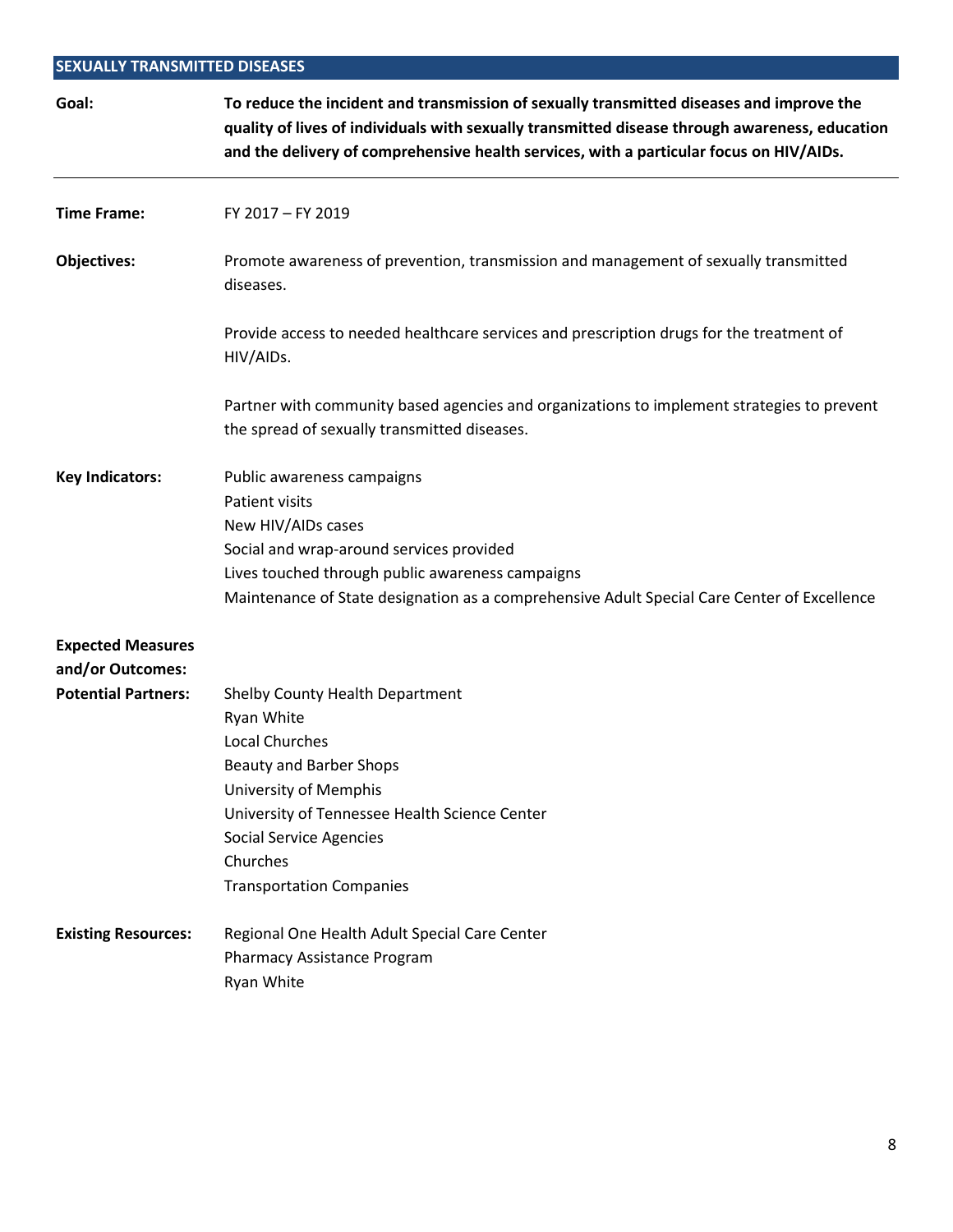#### **SEXUALLY TRANSMITTED DISEASES STATUS/RESULTS**

#### June, 30 2017:

| Date: | Update: |
|-------|---------|
|       |         |
|       |         |
|       |         |
|       |         |
|       |         |
|       |         |
|       |         |

#### June 30, 2018

| Date: | Update: |
|-------|---------|
|       |         |
|       |         |
|       |         |
|       |         |
|       |         |
|       |         |
|       |         |

| Date: | Update: |
|-------|---------|
|       |         |
|       |         |
|       |         |
|       |         |
|       |         |
|       |         |
|       |         |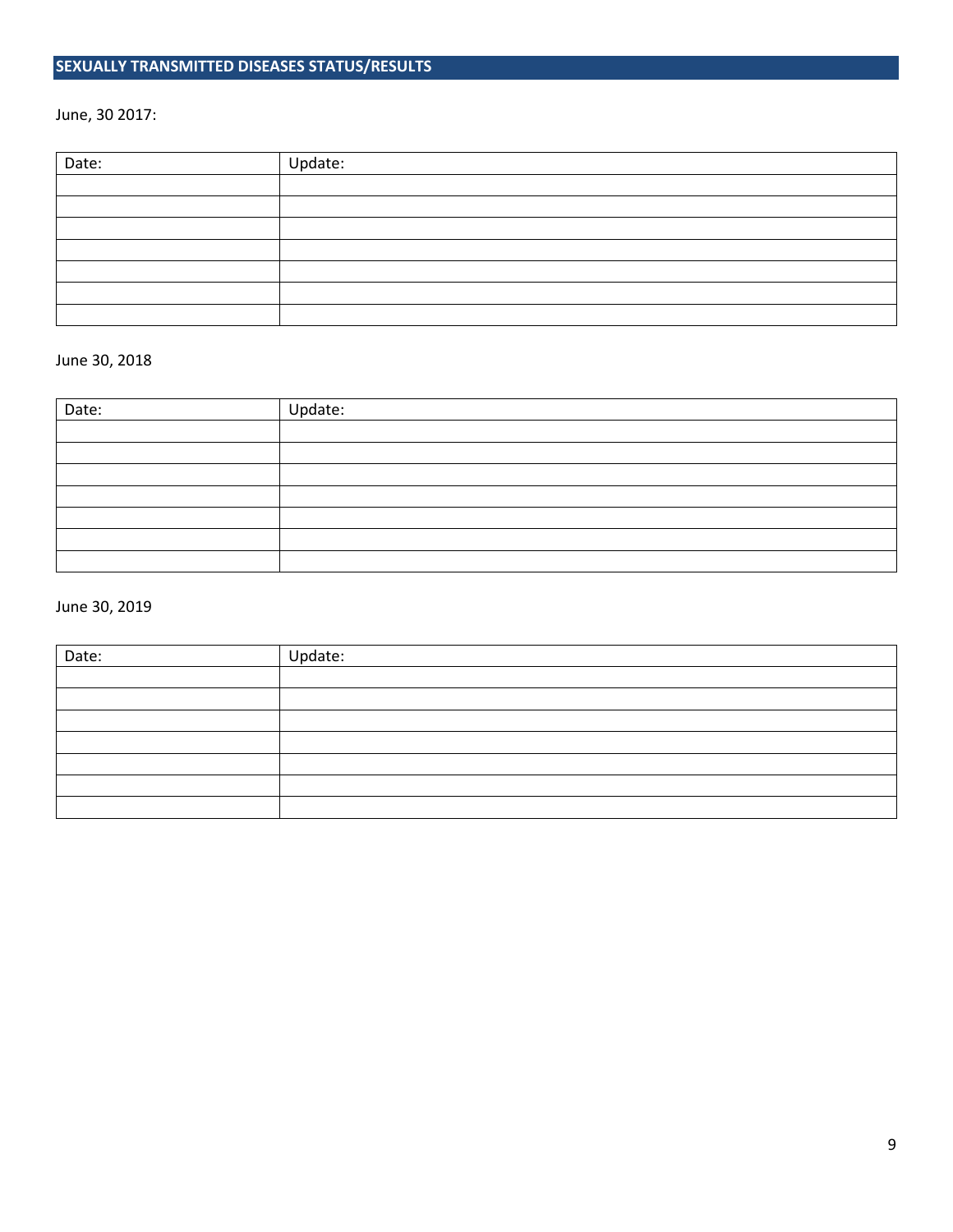| <b>VIOLENCE</b>                          |                                                                                                                                                    |  |
|------------------------------------------|----------------------------------------------------------------------------------------------------------------------------------------------------|--|
| Goal:                                    | To work collaboratively with community organizations and partners to develop and support<br>efforts to reduce injury and death caused by violence. |  |
| <b>Time Frame:</b>                       | FY 2017 - FY 2019                                                                                                                                  |  |
| <b>Objectives:</b>                       | Assist victims of violence seen within the Regional One Health system in obtaining access to<br>needed community resources.                        |  |
|                                          | Raise awareness of violence and the impact on families and the community.                                                                          |  |
|                                          | Raise awareness among students about the harmful and long-term effects of violence.                                                                |  |
|                                          | Help reduce recidivism against young victims of gun violence.                                                                                      |  |
| <b>Key Indicators:</b>                   | Clients served in the Hospital Based Violence Intervention Program (HVIP)<br>Referrals to support agencies and resources                           |  |
|                                          | Lives touched through injury and violence prevention outreach efforts                                                                              |  |
| <b>Expected Measures</b><br>or Outcomes: | Number of clients served in HVIP                                                                                                                   |  |
|                                          | Readmissions of HVIP clients due to violence                                                                                                       |  |
|                                          | Job placement, education or other resource placement rates of HVIP clients                                                                         |  |
|                                          | <b>Referrals to Safe Places</b>                                                                                                                    |  |
|                                          | Shelby County youth gun violence rate                                                                                                              |  |
|                                          | Shelby County domestic violence rate                                                                                                               |  |
| <b>Potential Partners:</b>               | Workforce Investment Network                                                                                                                       |  |
|                                          | <b>Family Safety Center</b>                                                                                                                        |  |
|                                          | <b>Shelby County Drug Court</b>                                                                                                                    |  |
|                                          | 901 Bloc Squad                                                                                                                                     |  |
|                                          | Law Enforcement Agencies                                                                                                                           |  |
|                                          | <b>Shelby County Schools</b><br>Shelby County Juvenile Court                                                                                       |  |
| <b>Existing Resources:</b>               | Regional One Health Foundation                                                                                                                     |  |
|                                          | National Hospital Violence Prevention Network                                                                                                      |  |
|                                          | Trauma Outreach Program                                                                                                                            |  |